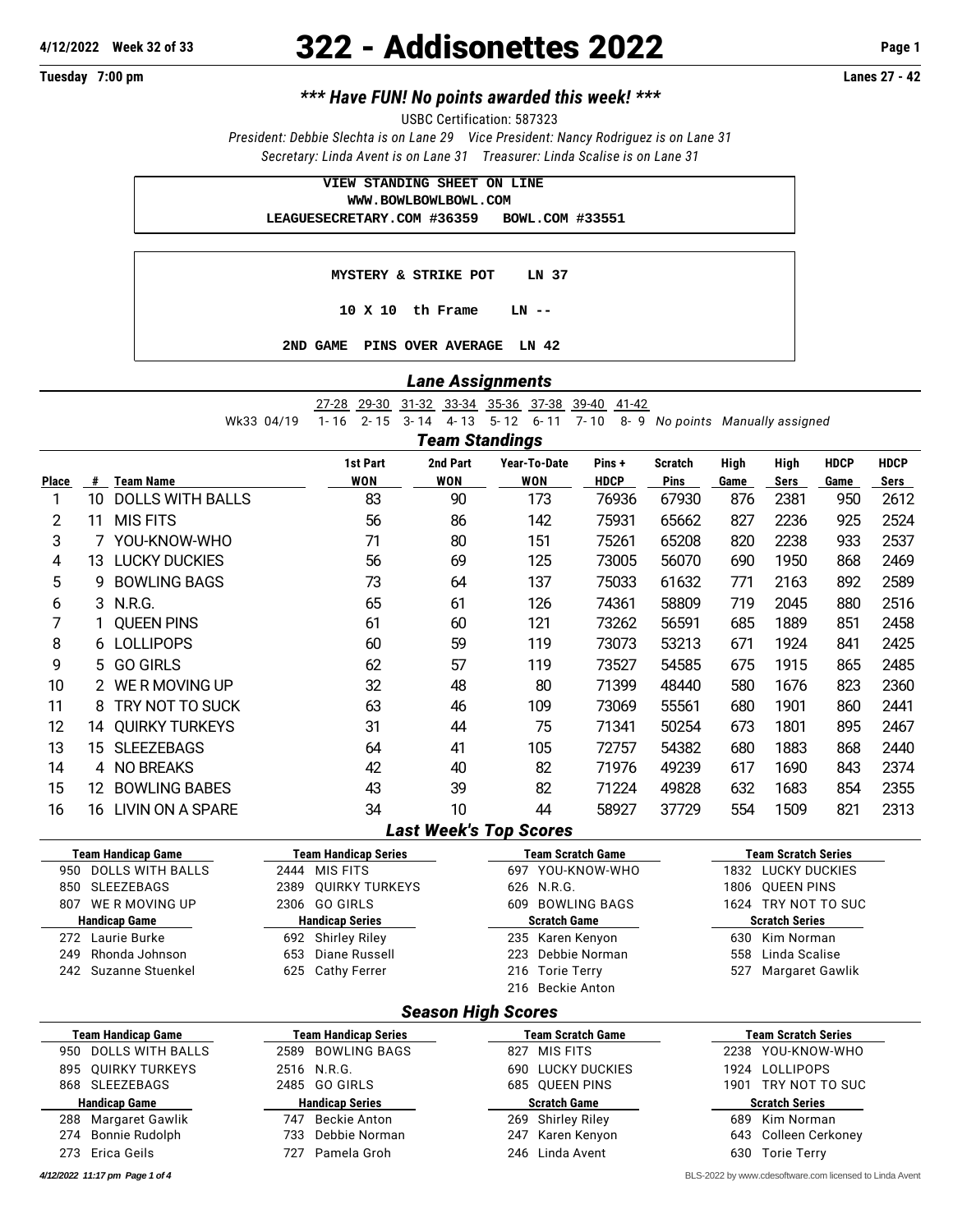**4/12/2022 Week 32 of 33 322 - Addisonettes 2022 Page 2**

|           |                                                |                  |    |                  |          |                 | <b>Team Rosters</b> |
|-----------|------------------------------------------------|------------------|----|------------------|----------|-----------------|---------------------|
|           |                                                |                  |    |                  |          | <b>To Raise</b> |                     |
| ID#       | Name                                           | Pins Gms         |    | <b>Ava HDCP</b>  |          | Avg +1          | ID#                 |
| Lane 27 - | 1 - QUEEN PINS                                 | HDCP=162 Avg=595 |    |                  |          |                 | <b>Lane 28</b>      |
| 205       | Rhonda Johnson                                 | 13157            | 78 | 168              | 25       | 532             | 142                 |
| 86        | Anita Wodarczyk                                | 9678             | 72 | 134              | 52       | 447             | 220                 |
|           | 123 Rose Zook                                  | 11599            | 90 | 128              | 57       | 398             | 218                 |
| 128       | Dian McGary                                    | 14405            | 87 | 165              | 28       | 535             | 219                 |
|           |                                                |                  |    |                  |          |                 | 221                 |
|           | Lane 29 - 2 - WE R MOVING UP                   |                  |    | HDCP=227 Avg=515 |          |                 | Lane 30             |
| 187       | Jacinta LeDonne                                | 10715            | 88 | 121              | 63       | 387             | 83                  |
| 136       | Kim Rhode                                      | 10322            | 81 | 127              | 58       | 430             | 75                  |
| 137       | Debbie Slechta                                 | 11663            | 96 | 121              | 63       | 415             | 151                 |
|           | 118 Peg Engel                                  | 6467             | 44 | 146              | 43       | 442             | 152                 |
|           |                                                |                  |    |                  |          |                 | 93                  |
|           | Lane 31 - 3 - N.R.G.                           | HDCP=148 Avg=613 |    |                  |          |                 | <b>Lane 32</b>      |
|           | 186 Elena Pizzoferrato                         | 11863            | 93 | 127              | 58       | 425             | 216                 |
| 101       | Nancy Rodriguez                                | 13183            | 96 | 137              | 50       | 479             | 241                 |
|           | 14 Linda Scalise                               | 14336            | 85 | 168              | 25       | 536             | 212                 |
|           | 15 Linda Avent                                 | 16890            | 93 | 181              | 15       | 582             | 215                 |
|           |                                                |                  |    |                  |          |                 | 214                 |
|           | Lane 33 - 4 - NO BREAKS                        | HDCP=224 Avg=518 |    |                  |          |                 | <b>Lane 34</b>      |
|           | 72 Carol Conville                              | 11467            | 84 | 136              | 51       | 452             | 213                 |
| 73        | Alice Meskan                                   | 10757            | 87 | 123              | 61       | 403             | 211                 |
| 71        | Crystal Durdil                                 | 10890            | 96 | 113              | 69       | 396             | 100                 |
| 70        | Mary Ann Nawara                                | 11133            | 76 | 146              | 43       | 480             | 240                 |
|           | Lane 35 - 5 - GO GIRLS                         | HDCP=180 Avg=572 |    |                  |          |                 | Lane 36             |
|           | 3 Susan James                                  | 11375            | 96 | 118              | 65       | 406             | 185                 |
|           | 143 Bonnie Rudolph                             | 12657            | 82 | 154              | 36       | 518             | 184                 |
| 38        | Barb Burda                                     | 11686            | 87 | 134              | 52       | 464             | 238                 |
| 39        | Sue Burda                                      | 15461            | 93 | 166              | 27       | 571             | 239<br>95           |
|           |                                                |                  |    |                  |          |                 |                     |
|           | Lane 37 - 6 - LOLLIPOPS                        | HDCP=204 Avg=544 |    |                  |          |                 | Lane 38             |
|           | 98 Lauren Grippo                               | 12091            | 87 | 138              | 49       | 419             | 210                 |
|           | 32 Eileen Pietraszek                           | 11341            | 87 | 130              | 56       | 449             | 207                 |
| 97        | Sue Grippo                                     | 10957            | 87 | 125              | 60       | 383             | 209                 |
|           | 54 Linda Scaletta                              | 13651            | 90 | 151              | 39       | 485             | 237                 |
|           | 104   Lisa Machamer                            | 3709             | 21 | 176              | 19       | 539             | 206<br>208          |
|           | Lane 39 - 7 - YOU-KNOW-WHO                     | HDCP=93 Avg=682  |    |                  |          |                 | Lane 40             |
|           | 129 Jean Santore                               | 5956             | 48 | 124              |          | 419             | 234                 |
|           | 172 Torie Terry                                | 13141            | 78 | 168              | 60<br>25 | 548             | 235                 |
|           | 190 Beckie Anton                               | 17476            | 87 | 200              | 0        | 614             | 236                 |
|           | 174 Margaret Gawlik                            | 17133            | 90 | 190              | 8        | 630             | 188                 |
|           | Lane 41 - 8 - TRY NOT TO SUCK HDCP=176 Avg=578 |                  |    |                  |          |                 |                     |
|           | 233 Kat Dudaryk                                | 13966            | 93 | 150              | 40       | 530             | Lane 42<br>24       |
|           | 62 Sue Bracker                                 | 12726            | 96 | 132              | 54       | 441             | 65                  |
|           | 63 Laura Joens                                 | 12932            | 96 | 134              | 52       | 433             | 6                   |
|           | 196 Trish Shellstrom                           | 14584            | 90 | 162              | 30       | 575             | 66                  |
|           |                                                |                  |    |                  |          |                 | 100                 |

|      |                                               |                  |    |                 |    | <b>To Raise</b> |     |                                                  |                  |              |                  |    | <b>To Raise</b> |
|------|-----------------------------------------------|------------------|----|-----------------|----|-----------------|-----|--------------------------------------------------|------------------|--------------|------------------|----|-----------------|
| ID # | Name                                          | <b>Pins Gms</b>  |    | <b>Avg HDCP</b> |    | Avg +1          | ID# | Name                                             | <b>Pins Gms</b>  |              | Avg HDCP         |    | Avg +1          |
|      | ane 27 - <i>1 - QUEEN PINS</i>                | HDCP=162 Avg=595 |    |                 |    |                 |     | Lane 28 - 16 - LIVIN ON A SPARE HDCP=267 Avg=465 |                  |              |                  |    |                 |
|      | 205 Rhonda Johnson                            | 13157            | 78 | 168             | 25 | 532             |     | 142 Janice Murphy                                | 4875             | 42           | 116              | 67 | 390             |
|      | 86 Anita Wodarczyk                            | 9678             | 72 | 134             | 52 | 447             |     | 220 Angelina Harding                             | 5194             | 45           | 115              | 68 | 374             |
| 123  | Rose Zook                                     | 11599            | 90 | 128             | 57 | 398             | 218 | Jeannine Clark                                   | 9974             | 78           | 127              | 58 | 394             |
| 128  | Dian McGary                                   | 14405            | 87 | 165             | 28 | 535             | 219 | <b>Tammy Allen</b>                               | 7428             | 69           | 107              | 74 | 348             |
|      |                                               |                  |    |                 |    |                 | 221 | Kenni Harding                                    | 0                | $\mathbf{0}$ | 0                | 0  |                 |
|      | ane 29 - <i>2 - WE R MOVING UP</i>            | HDCP=227 Avg=515 |    |                 |    |                 |     | Lane 30 - 15 - SLEEZEBAGS                        | HDCP=186 Avg=566 |              |                  |    |                 |
|      | 187 Jacinta LeDonne                           | 10715            | 88 | 121             | 63 | 387             |     | 83 Suzanne Stuenkel                              | 12682            | 87           | 145              | 44 | 458             |
|      | 136 Kim Rhode                                 | 10322            | 81 | 127             | 58 | 430             |     | 75 Pat Franzen                                   | 13794            | 90           | 153              | 37 | 528             |
| 137  | Debbie Slechta                                | 11663            | 96 | 121             | 63 | 415             | 151 | Nancy McKernin                                   | 9909             | 72           | 137              | 50 | 441             |
| 118  | Peg Engel                                     | 6467             | 44 | 146             | 43 | 442             | 152 | Vida Severance                                   | 11019            | 84           | 131              | 55 | 465             |
|      |                                               |                  |    |                 |    |                 |     | 93 Lauryn Humphris                               | 2883             | 18           | 160              | 32 | 498             |
|      | ane 31 - 3 - N.R.G. HDCP=148 Avg=613          |                  |    |                 |    |                 |     | Lane 32 - 14 - QUIRKY TURKEYS                    |                  |              | HDCP=204 Avg=542 |    |                 |
|      | 186 Elena Pizzoferrato                        | 11863            | 93 | 127             | 58 | 425             |     | 216 Laurie Burke                                 | 9807             | 57           | 172              | 22 | 573             |
| 101  | Nancy Rodriguez                               | 13183            | 96 | 137             | 50 | 479             | 241 | Donna Criscione                                  | 9834             | 87           | 113              | 69 | 426             |
|      | 14 Linda Scalise                              | 14336            | 85 | 168             | 25 | 536             | 212 | Joyce Daly                                       | 8968             | 69           | 129              | 56 | 392             |
|      | 15 Linda Avent                                | 16890            | 93 | 181             | 15 | 582             |     | 215 Judy Gronemeyer                              | 12364            | 96           | 128              | 57 | 407             |
|      |                                               |                  |    |                 |    |                 |     | 214 Sarah Godzicki                               | 476              | 3            | 158              | 33 | 478             |
|      | ane 33 - <i>4 - NO BREAKS</i>                 | HDCP=224 Avg=518 |    |                 |    |                 |     | Lane 34 - 13 - LUCKY DUCKIES                     |                  |              | HDCP=170 Avg=585 |    |                 |
|      | 72 Carol Conville                             | 11467            | 84 | 136             | 51 | 452             |     | 213 Cathy Ferrer                                 | 12061            | 93           | 129              | 56 | 419             |
|      | 73 Alice Meskan                               | 10757            | 87 | 123             | 61 | 403             | 211 | <b>Sandy Spencer</b>                             | 12571            | 93           | 135              | 52 | 485             |
| 71   | <b>Crystal Durdil</b>                         | 10890            | 96 | 113             | 69 | 396             | 100 | <b>Nancy Anderson</b>                            | 14333            | 93           | 154              | 36 | 547             |
| 70   | Mary Ann Nawara                               | 11133            | 76 | 146             | 43 | 480             | 240 | Erica Geils                                      | 14592            | 87           | 167              | 26 | 528             |
|      | ane 35 - <i>5 - GO GIRLS</i>                  | HDCP=180 Avg=572 |    |                 |    |                 |     | Lane 36 - 12 - BOWLING BABES                     |                  |              | HDCP=223 Avg=519 |    |                 |
|      | 3 Susan James                                 | 11375            | 96 | 118             | 65 | 406             |     | 185 Maureen Insolia                              | 11138            | 93           | 119              | 64 | 382             |
| 143  | Bonnie Rudolph                                | 12657            | 82 | 154             | 36 | 518             | 184 | Kathy Carlson                                    | 10229            | 78           | 131              | 55 | 463             |
| 38   | Barb Burda                                    | 11686            | 87 | 134             | 52 | 464             | 238 | Nicole Nudo                                      | 12057            | 89           | 135              | 52 | 455             |
| 39   | Sue Burda                                     | 15461            | 93 | 166             | 27 | 571             | 239 | Mary Brendel                                     | 12489            | 93           | 134              | 52 | 471             |
|      |                                               |                  |    |                 |    |                 |     | 95 Jacqueline Dorn                               | 2048             | 15           | 136              | 51 | 418             |
|      | ane 37 - 6 - LOLLIPOPS                        | HDCP=204 Avg=544 |    |                 |    |                 |     | Lane 38 - 11 - MIS FITS                          | HDCP=93 Avg=689  |              |                  |    |                 |
|      | 98 Lauren Grippo                              | 12091            | 87 | 138             | 49 | 419             | 210 | <b>Drunell Langston</b>                          | 9168             | 57           | 160              | 32 | 492             |
|      | 32 Eileen Pietraszek                          | 11341            | 87 | 130             | 56 | 449             | 207 | Kim Wimbley                                      | 12206            | 81           | 150              | 40 | 478             |
| 97   | Sue Grippo                                    | 10957            | 87 | 125             | 60 | 383             | 209 | Diane Russell                                    | 14597            | 84           | 173              | 21 | 541             |
| 54   | Linda Scaletta                                | 13651            | 90 | 151             | 39 | 485             | 237 | <b>Shirley Riley</b>                             | 18546            | 90           | 206              | 0  | 705             |
|      | 104 Lisa Machamer                             | 3709             | 21 | 176             | 19 | 539             |     | 206 Mary Johnson                                 | 9096             | 60           | 151              | 39 | 480             |
|      |                                               |                  |    |                 |    |                 |     | 208 Rashanna Robertson                           | 1602             | 9            | 178              | 17 | 546             |
|      | ane 39 - 7 - YOU-KNOW-WHO HDCP=93 Avg=682     |                  |    |                 |    |                 |     | Lane 40 - 10 - DOLLS WITH BALLS HDCP=72 Avg=708  |                  |              |                  |    |                 |
|      | 129 Jean Santore                              | 5956             |    | 48 124          | 60 | 419             |     | 234 Ann Gieseke                                  | 15170            |              | 93 163           | 29 | 574             |
|      | 172 Torie Terry                               | 13141            | 78 | 168             | 25 | 548             |     | 235 Karen Kenyon                                 | 15959            | 93           | 171              | 23 | 553             |
|      | 190 Beckie Anton                              | 17476            | 87 | 200             | 0  | 614             |     | 236 Kim Norman                                   | 17052            | 90           | 189              | 8  | 618             |
|      | 174 Margaret Gawlik                           | 17133            | 90 | 190             | 8  | 630             |     | 188 Debbie Norman                                | 17799            | 96           | 185              | 12 | 615             |
|      | ane 41 - 8 - TRY NOT TO SUCK HDCP=176 Avg=578 |                  |    |                 |    |                 |     | Lane 42 - 9 - BOWLING BAGS                       | HDCP=123 Avg=644 |              |                  |    |                 |
|      | 233 Kat Dudaryk                               | 13966            |    | 93 150          | 40 | 530             |     | 24 Michelle Lassin                               | 13002            |              | 93 139           | 48 | 438             |
|      | 62 Sue Bracker                                | 12726            | 96 | 132             | 54 | 441             |     | 65 Pamela Groh                                   | 13053            | 78           | 167              | 26 | 555             |
|      | 63 Laura Joens                                | 12932            | 96 | 134             | 52 | 433             |     | 6 Cathi Manske                                   | 14407            | 90           | 160              | 32 | 566             |
|      | 196 Trish Shellstrom                          | 14584            |    | 90 162          | 30 | 575             |     | 66 Colleen Cerkoney                              | 16109            | 90           | 178              | 17 | 538             |
|      |                                               |                  |    |                 |    |                 |     | 102 Leslie Tackes                                | 0                | 0            | 0                | 0  |                 |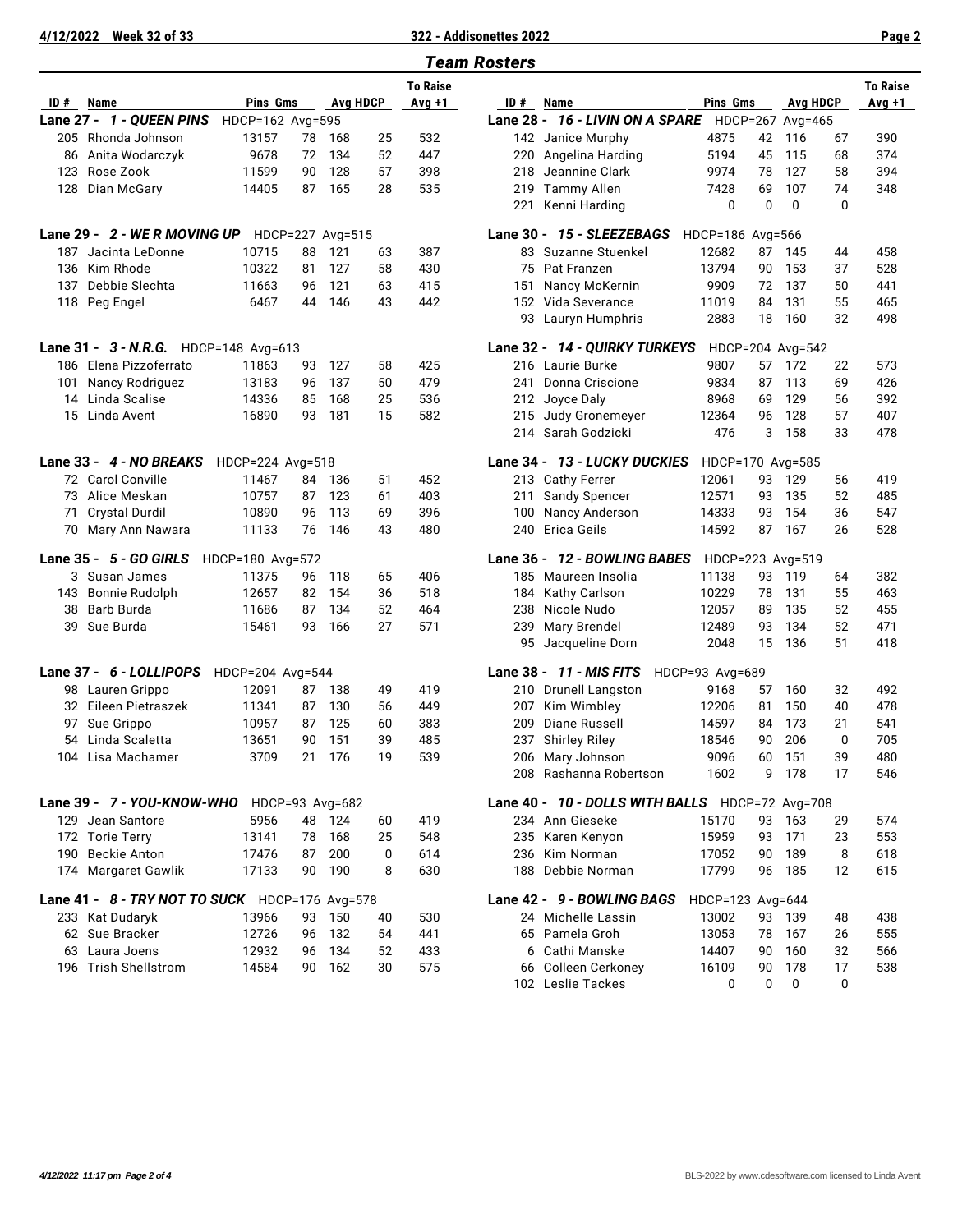**4/12/2022 Week 32 of 33 322 - Addisonettes 2022 Page 3**

*Average List of Regular Team Members*

|                                   |            |             |                |          | <b>High</b> | High        | <b>HDCP</b> | <b>HDCP</b> |                          |                          |                                                      |                          |                          |                                                         |
|-----------------------------------|------------|-------------|----------------|----------|-------------|-------------|-------------|-------------|--------------------------|--------------------------|------------------------------------------------------|--------------------------|--------------------------|---------------------------------------------------------|
| Name                              | Avg        | <b>HDCP</b> | Pins           | Gms      | Game        | <b>Sers</b> | Game        | Sers        | 175's                    | 200's                    | 250's                                                | 500's                    | 600's                    | 700's                                                   |
| <b>Shirley Riley</b>              | 206        | 0           | 18546          | 90       | 269         | 720         | 273         | 720         | 24                       | 50                       | 5                                                    | 12                       | 17                       | 1                                                       |
| <b>Beckie Anton</b>               | 200        | 0           | 17476          | 87       | 268         | 714         | 272         | 747         | 29                       | 35                       | 6                                                    | 12                       | 15                       | 1                                                       |
| Margaret Gawlik                   | 190        | 8           | 17133          | 90       | 268         | 705         | 288         | 741         | 29                       | 32                       | $\overline{2}$                                       | 19                       | 8                        | 1                                                       |
| Kim Norman                        | 189        | 8           | 17052          | 90       | 247         | 689         | 267         | 740         | 32                       | 30                       | $\overline{\phantom{a}}$                             | 18                       | 9                        |                                                         |
| Debbie Norman                     | 185        | 12          | 17799          | 96       | 257         | 685         | 273         | 733         | 28                       | 30                       | $\mathbf{1}$                                         | 21                       | 6                        |                                                         |
| Linda Avent                       | 181        | 15          | 16890          | 93       | 246         | 624         | 261         | 672         | 25                       | 26                       | $\overline{\phantom{a}}$                             | 22                       | 4                        |                                                         |
| Colleen Cerkoney                  | 178        | 17          | 16109          | 90       | 232         | 643         | 252         | 706         | 33                       | 18                       | $\overline{\phantom{a}}$                             | 21                       | 3                        |                                                         |
| Rashanna Robertson                | 178        | 17          | 1602           | 9        | 211         | 570         | 235         | 642         | 4                        | $\overline{2}$           | $\overline{\phantom{a}}$                             | 3                        | --                       |                                                         |
| Lisa Machamer                     | 176        | 19          | 3709           | 21       | 212         | 584         | 248         | 695         | 6                        | 5                        | $\overline{\phantom{a}}$                             | 5                        | --                       |                                                         |
| Diane Russell                     | 173        | 21          | 14597          | 84       | 234         | 599         | 256         | 668         | 24                       | 17                       | $\overline{\phantom{a}}$                             | 21                       | --                       | --                                                      |
| Laurie Burke                      | 172        | 22          | 9807           | 57       | 251         | 666         | 279         | 738         | 16                       | 5                        | 1                                                    | 10                       | 1                        | --                                                      |
| Karen Kenyon                      | 171        | 23          | 15959          | 93       | 247         | 590         | 272         | 689         | 26                       | 15                       | $\overline{\phantom{a}}$                             | 21                       | --                       |                                                         |
| Rhonda Johnson                    | 168        | 25          | 13157          | 78       | 223         | 594         | 249         | 672         | 16                       | 10                       | $\overline{\phantom{a}}$                             | 15                       | Ξ.                       |                                                         |
| Linda Scalise                     | 168        | 25          | 14336          | 85       | 226         | 624         | 253         | 705         | 29                       | 7                        | $\overline{\phantom{a}}$                             | 14                       | 1                        | --                                                      |
| <b>Torie Terry</b>                | 168        | 25          | 13141          | 78       | 234         | 630         | 263         | 714         | 20                       | 12                       | $\overline{\phantom{a}}$                             | 13                       | 1                        |                                                         |
| Erica Geils                       | 167        | 26          | 14592          | 87       | 246         | 570         | 273         | 654         | 20                       | 9                        | $\overline{\phantom{a}}$                             | 15                       | --                       |                                                         |
| Pamela Groh                       | 167        | 26          | 13053          | 78       | 234         | 614         | 272         | 727         | 19                       | 12                       | $\overline{\phantom{a}}$                             | 9                        | 2                        |                                                         |
| Sue Burda                         | 166        | 27          | 15461          | 93       | 235         | 578         | 267         | 677         | 23                       | 7                        | $\overline{\phantom{a}}$                             | 15                       | --                       |                                                         |
| Dian McGary                       | 165        | 28          | 14405          | 87       | 232         | 584         | 261         | 692         | 21                       | 10                       | $\overline{\phantom{a}}$                             | 16                       | --                       |                                                         |
| Ann Gieseke                       | 163        | 29          | 15170          | 93       | 220         | 587         | 251         | 680         | 20                       | 6                        | $\overline{\phantom{a}}$                             | 9                        | --                       | --                                                      |
| <b>Trish Shellstrom</b>           | 162        | 30          | 14584          | 90       | 223         | 576         | 257         | 696         | 18                       | 7                        | $\overline{\phantom{a}}$                             | 12                       | --                       |                                                         |
| <b>Drunell Langston</b>           | 160        | 32          | 9168           | 57       | 236         | 581         | 273         | 677         | 12                       | 3                        | $\overline{\phantom{a}}$                             | 7                        | --                       |                                                         |
| Lauryn Humphris                   | 160        | 32          | 2883           | 18       | 192         | 521         | 230         | 627         | 3                        | --                       | $\overline{\phantom{a}}$                             | $\overline{2}$           | Ξ.                       |                                                         |
| Cathi Manske                      | 160        | 32          | 14407          | 90       | 226         | 566         | 261         | 670         | 18                       | 5                        | $\overline{\phantom{a}}$                             | 9                        | --                       |                                                         |
| Sarah Godzicki                    | 158        | 33          | 476            | 3        | 174         | 476         | 207         | 575         | $\overline{\phantom{a}}$ | --                       | --                                                   | --                       | Ξ.                       |                                                         |
| <b>Bonnie Rudolph</b>             | 154        | 36          | 12657          | 82       | 234         | 592         | 274         | 712         | 16                       | 3                        | $\overline{\phantom{a}}$                             | 6                        | --                       |                                                         |
| Nancy Anderson                    | 154        | 36          | 14333          | 93       | 224         | 532         | 264         | 652         | 14                       | 3                        | --                                                   | 7                        | --                       |                                                         |
| Pat Franzen                       | 153        | 37          | 13794          | 90       | 215         | 557         | 254         | 674         | 6                        | 3                        | $\overline{\phantom{a}}$                             | 4                        | --                       | --                                                      |
| Linda Scaletta                    | 151        | 39          | 13651          | 90       | 203         | 538         | 244         | 661         | 14                       | 1                        | $\overline{\phantom{a}}$                             | 4                        | --                       |                                                         |
| Mary Johnson                      | 151        | 39          | 9096           | 60       | 215         | 545         | 255         | 665         | 3                        | 2                        | $\overline{\phantom{a}}$                             | $\overline{2}$           | Ξ.                       |                                                         |
| Kim Wimbley                       | 150        | 40          | 12206          | 81       | 190         | 502         | 231         | 622         | 6                        | --                       | $\overline{\phantom{a}}$                             | 1                        | --                       |                                                         |
| Kat Dudaryk                       | 150        | 40          | 13966          | 93       | 206         | 517         | 246         | 643         | 9                        | 1                        | $\overline{\phantom{a}}$                             | 2                        | --                       |                                                         |
| Peg Engel                         | 146        | 43          | 6467           | 44       | 208         | 501         | 254         | 651         | 6                        | 1                        | $\overline{\phantom{a}}$                             | $\mathbf{1}$             | Ξ.                       | --                                                      |
| Mary Ann Nawara                   | 146        | 43          | 11133          | 76       | 226         | 549         | 272         | 687         | 5                        | 1                        | $\overline{\phantom{a}}$                             | 1                        | --                       |                                                         |
| Suzanne Stuenkel                  | 145        | 44          | 12682          | 87       | 199         | 492         | 242         | 624         | 6                        | --                       | $\overline{\phantom{a}}$                             | --                       | --                       |                                                         |
| Michelle Lassin                   | 139        | 48          | 13002          | 93       | 176         | 469         | 233         | 643         | 3                        | --                       | $\overline{\phantom{a}}$                             | --                       | --                       |                                                         |
| Lauren Grippo                     | 138        | 49          | 12091          | 87       | 196         | 520         | 249         | 688         | 6                        | --                       | --                                                   | 1                        | --                       |                                                         |
| Nancy McKernin                    | 137        | 50          | 9909           | 72       | 211         | 510         | 262         | 663         | 4                        | 1                        | $\overline{\phantom{a}}$                             | 1                        |                          |                                                         |
| Nancy Rodriguez                   | 137        | 50          | 13183          | 96       | 174         | 462         | 225         | 624         |                          | $\overline{\phantom{a}}$ |                                                      | $\overline{a}$           |                          |                                                         |
| Jacqueline Dorn                   | 136        | 51          | 2048           |          | 15 179      | 439         | 231         | 595         | 1                        |                          |                                                      |                          |                          |                                                         |
| <b>Carol Conville</b>             | 136        | 51          | 11467          | 84       | 182         | 472         | 238         | 628         | 2                        | --                       |                                                      |                          |                          |                                                         |
| Nicole Nudo                       | 135        | 52          | 12057          | 89       | 183         | 470         | 232         | 632         | 2                        | --                       |                                                      |                          |                          |                                                         |
| Sandy Spencer                     | 135        | 52          | 12571          | 93       | 181         | 482         | 237         | 650         | 1                        | --                       | $\overline{\phantom{a}}$                             | $\overline{\phantom{a}}$ | --                       | -−                                                      |
| Laura Joens                       | 134        | 52          | 12932          | 96       | 186         | 475         | 237         | 628         | $\overline{2}$           | --                       | $\overline{\phantom{a}}$                             | --                       | --                       | --                                                      |
| Anita Wodarczyk                   | 134        | 52          | 9678           | 72       | 178         | 490         | 231         | 649         | $\overline{2}$           | --                       | --                                                   | --                       | --                       | --                                                      |
| Barb Burda                        | 134        | 52          | 11686          | 87       | 184         | 489         | 244         | 657         | 3                        | --                       | $\overline{\phantom{a}}$                             | --                       | --                       | --                                                      |
| Mary Brendel                      | 134        | 52          | 12489          | 93       | 183         | 468         | 237         | 636         | 4                        | --                       | --                                                   | --                       | --                       | --                                                      |
| Sue Bracker                       | 132        | 54          | 12726          | 96       | 196         | 495         | 257         | 678         | 5                        | --                       | $\overline{\phantom{a}}$                             | $\overline{\phantom{a}}$ | Ξ.                       | --                                                      |
| Vida Severance                    | 131        | 55          | 11019          | 84       | 183         | 466         | 240         | 637         | $\overline{2}$           | --                       | $\overline{\phantom{a}}$                             | --                       | --                       | --                                                      |
| Kathy Carlson                     | 131        | 55          | 10229          | 78       | 171         | 449         | 227         | 629         | $\overline{\phantom{a}}$ | --                       | $\overline{\phantom{a}}$                             | --                       | --                       | --                                                      |
| Eileen Pietraszek                 | 130        | 56          | 11341          | 87       | 182         | 454         | 238         | 622         | 1                        | --                       | $\overline{\phantom{a}}$                             | --                       | --                       |                                                         |
| Joyce Daly                        | 129        | 56          | 8968           | 69       | 190         | 460         | 246         | 628         | 2                        | --                       | --                                                   | --                       | --                       |                                                         |
| <b>Cathy Ferrer</b>               | 129        | 56          | 12061          | 93       | 178         | 461         | 235         | 632         | $\overline{2}$           | --                       | $\overline{\phantom{a}}$                             | $\overline{\phantom{a}}$ | $\overline{\phantom{a}}$ | -−                                                      |
| Rose Zook                         | 128        | 57          | 11599          | 90       | 211         | 481         | 268         | 652         | $\overline{\phantom{a}}$ | 1                        | $\overline{\phantom{a}}$                             | $\overline{\phantom{0}}$ | --                       |                                                         |
| Judy Gronemeyer<br>Jeannine Clark | 128<br>127 | 57<br>58    | 12364<br>9974  | 96<br>78 | 199<br>178  | 477<br>459  | 257<br>236  | 651<br>642  | $\overline{2}$<br>2      | --<br>--                 | --<br>$\overline{\phantom{a}}$                       | --<br>--                 | --<br>--                 |                                                         |
| Elena Pizzoferrato                |            |             |                |          |             |             |             | 705         | $\overline{2}$           |                          | --                                                   | --                       |                          |                                                         |
|                                   | 127        | 58          | 11863          | 93       | 212         | 489<br>454  | 270         | 631         | --                       | 1<br>--                  | $\overline{\phantom{a}}$                             | $\overline{\phantom{a}}$ | --<br>Ξ.                 | -−                                                      |
| Kim Rhode                         | 127<br>125 | 58          | 10322<br>10957 | 81       | 173<br>170  |             | 232         | 622         | --                       | --                       |                                                      |                          | --                       |                                                         |
| Sue Grippo<br>Jean Santore        | 124        | 60<br>60    | 5956           | 87       | 180         | 439<br>443  | 231<br>242  | 629         | 1                        | --                       | $\overline{\phantom{a}}$<br>$\overline{\phantom{a}}$ | --<br>--                 | --                       |                                                         |
| Alice Meskan                      | 123        | 61          | 10757          | 48<br>87 | 175         | 455         | 237         | 638         | 1                        | --                       | $\overline{\phantom{a}}$                             | $\overline{a}$           |                          |                                                         |
|                                   |            |             |                |          |             |             |             |             | --                       |                          |                                                      |                          |                          |                                                         |
| Jacinta LeDonne<br>Debbie Slechta | 121<br>121 | 63<br>63    | 10715<br>11663 | 88<br>96 | 160<br>162  | 423<br>417  | 226<br>226  | 621<br>609  |                          |                          |                                                      |                          |                          |                                                         |
| 4/12/2022 11:17 pm Page 3 of 4    |            |             |                |          |             |             |             |             |                          |                          |                                                      |                          |                          | BLS-2022 by www.cdesoftware.com licensed to Linda Avent |